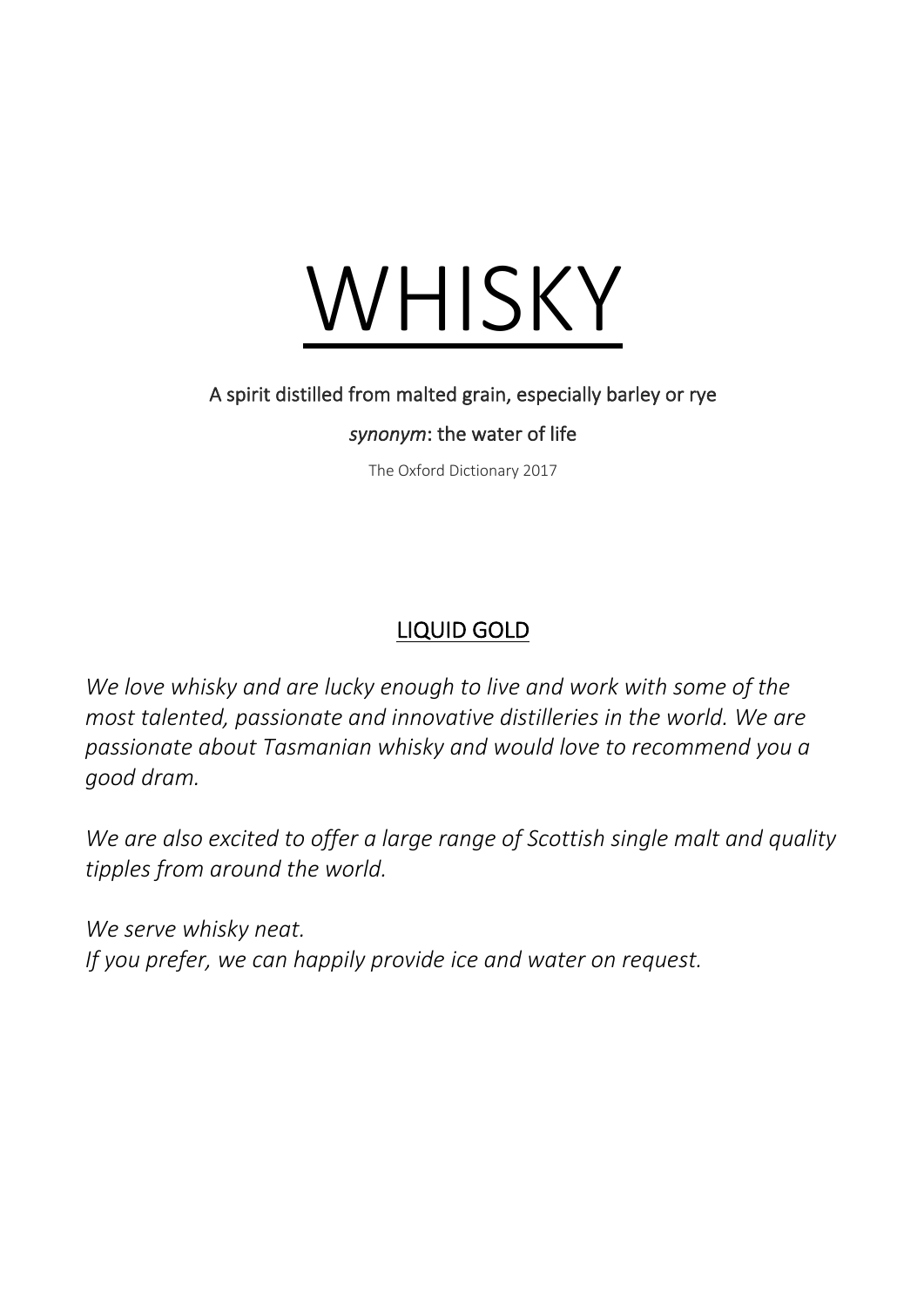## WHISKY TASTING PLATTERS

*A wonderful way to taste and compare different spirits. We recommend one tasting platter per person, which includes four 15ml measures of whisky (2 standard drinks). Each dram is served neat, we recommend sniffing and tasting your whisky before adding a few drops of filtered water, to enhance your drinking experience.*

| No. 1 BRAVE NEW WORLD TASTING                           | \$35       |
|---------------------------------------------------------|------------|
| 1. Togoushi, Premium Blended (Japan)                    |            |
| 2. Kavalan, Distillery Select No.1 (Taiwan)             |            |
| 3. Limeburners, Sherry Cask (Australia)                 |            |
| 4. <b>Amrut,</b> Fusion (India)                         |            |
|                                                         |            |
| No. 2 CLASSIC TASMANIAN TASTING                         | S45        |
| 1. Old Kempton, Old Stables                             |            |
| 2. Lark, Classic Cask                                   |            |
| 3. Overeem, Port Cask                                   |            |
| 4. Launceston Distillery, Peated                        |            |
|                                                         |            |
| No. 3 NEW TASMANIAN TASTING                             | <b>S45</b> |
| 1. Remnant, Fly By Night                                |            |
| 2. Hunnington, Sherry                                   |            |
| 3. Callington Mill, Symmetry                            |            |
| 4. Shene, Elixer                                        |            |
| No. 4 RARE TASMANIAN                                    | \$85       |
| 1. Sullivans Cove, American Oak Ex-Tawny                |            |
| 2. Lawrenny, Descension, Limited Edition                |            |
| 3. Overeem, 'Man of Promise' Port Cask, Limited Edition |            |

4. **McHenry**, *Alpha, Limited Edition*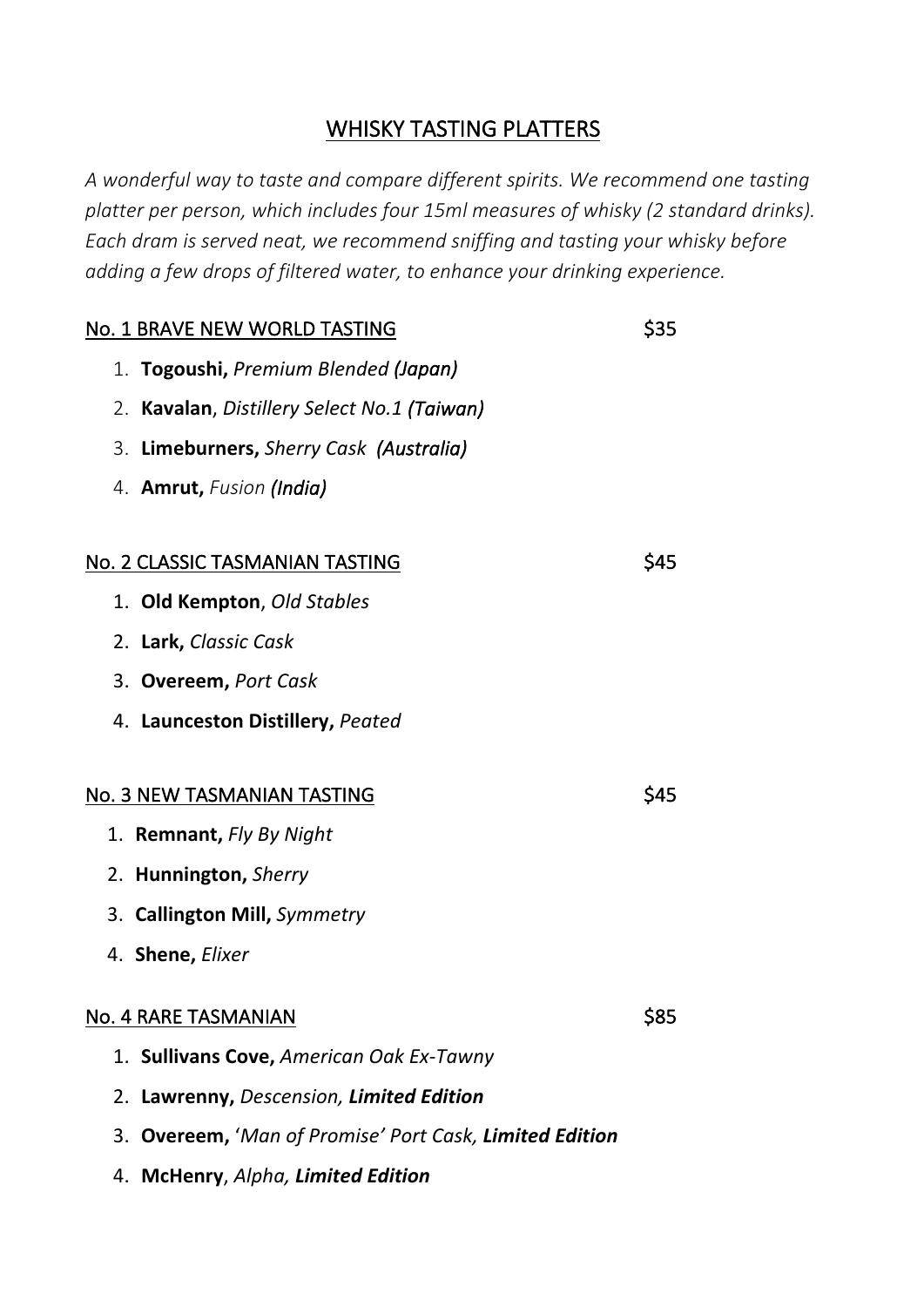| TASMANIAN WHISKY                            | <b>ABV</b> | Region                | <b>15mL</b>    | 30mL |
|---------------------------------------------|------------|-----------------------|----------------|------|
| 7k Distillery, Bourbon                      | 48.8%      | <b>Brighton</b>       | 15             | 30   |
| <b>Adams Distillery, Signature Series 1</b> | 41%        | Perth                 | 12             | 24   |
| Belgrove, White Rye                         | 40%        | Kempton               |                | 12   |
| Belgrove, Frankenstein                      | 40%        | Kempton               | $\blacksquare$ | 15   |
| <b>Belgrove, Barrel Aged Rye</b>            | 46%        | Kempton               | 11             | 22   |
| Belgrove, Hopped Whisky                     | 61.7%      | Kempton               | 12             | 26   |
| Belgrove, Oat Whisky                        | 62.5%      | Kempton               | 12             | 26   |
| <b>Callington Mill, Symmetry</b>            | 46%        | Oatlands              |                | 15   |
| <b>Callington Mill, Emulsion</b>            | 46%        | Oatlands              |                | 15   |
| <b>Callington Mill, Sherry Fusion</b>       | 46%        | Oatlands              |                | 15   |
| <b>Callington Mill, Apera Fusion</b>        | 46%        | Oatlands              |                | 15   |
| <b>Callington Mill, Quintessence</b>        | 46%        | Oatlands              |                | 15   |
| <b>Callington Mill, Entropy</b>             | 52%        | Oatlands              | 10             | 20   |
| <b>Callington Mill, Audacity</b>            | 66.8%      | Oatlands              | 13             | 26   |
| <b>Callington Mill, Tango</b>               | 66.8%      | Oatlands              | 13             | 26   |
| Derwent Distilling, Apera                   | 46%        | <b>Derwent Valley</b> | 15             | 30   |
| Fannys Bay, Bourbon                         | 46.6%      | Pipers Brook          | 15             | 30   |
| <b>Hellyers Road, Original</b>              | 46.2%      | <b>Burnie</b>         |                | 15   |
| <b>Hellyers Road, Peated</b>                | 46.2%      | <b>Burnie</b>         |                | 15   |
| <b>Hellyers Road, Pinot</b>                 | 46.2%      | <b>Burnie</b>         |                | 15   |
| Hunnington Distillery, Sherry               | 45.4%      | Kettering             | 15             | 30   |
| <b>Hobart Whisky House, Bourbon</b>         | 48.8%      | Moonah                | 12             | 24   |
| Hobart Whisky House, Lightly Smoked Bourbon | 50.3%      | Moonah                | 12             | 24   |
| Launceston Distillery, Tawny                | 46%        | Launceston            | 12             | 24   |
| Launceston Distillery, Bourbon              | 46%        | Launceston            | 12             | 24   |
| Launceston Distillery, Peated               | 46%        | Launceston            | 12             | 24   |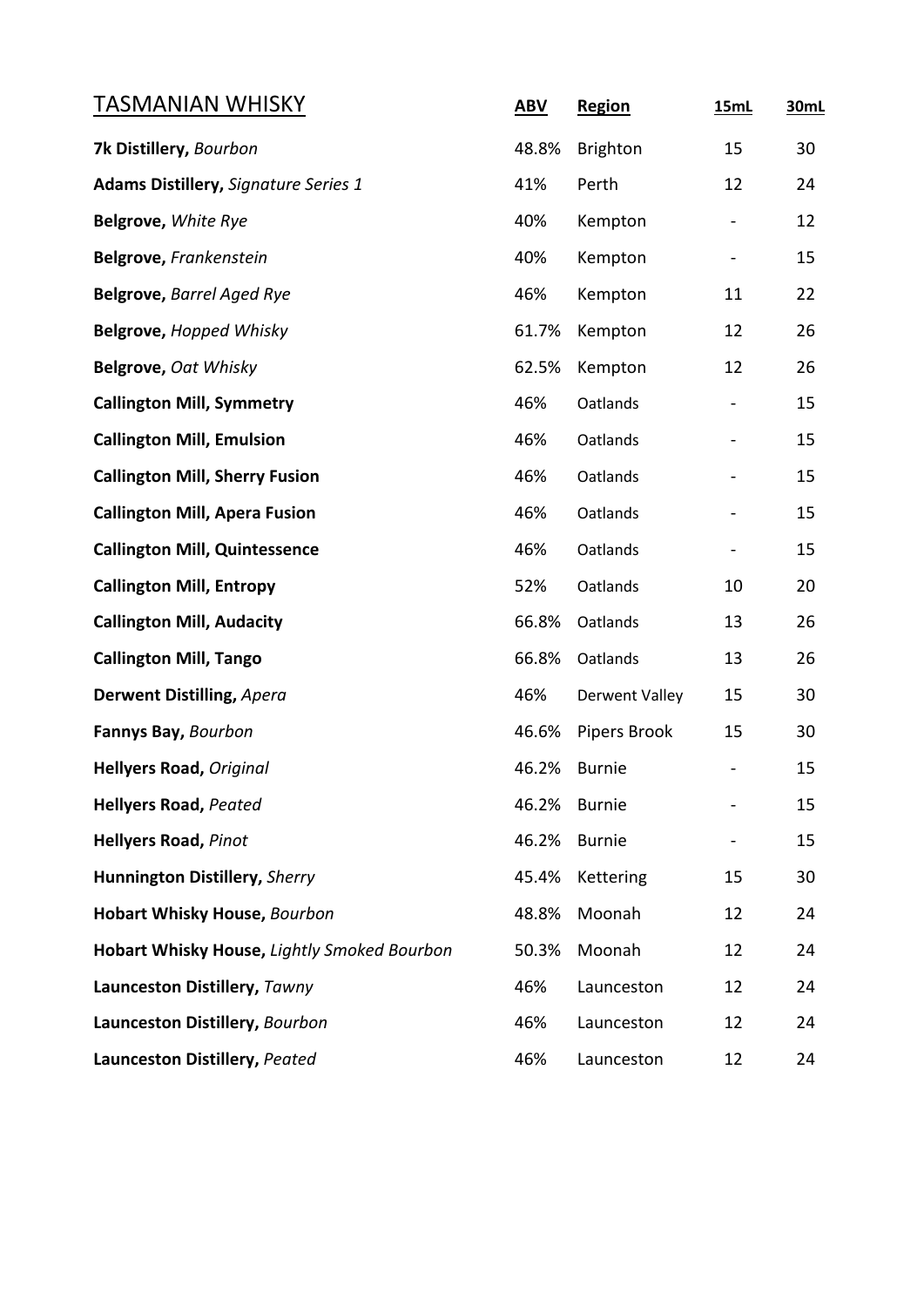| <u>TASMANIAN WHISKY</u>                          | <b>ABV</b> | Region      | 15mL | 30mL |
|--------------------------------------------------|------------|-------------|------|------|
| Lark Distillery, Classic Cask                    | 43%        | Cambridge   | 12   | 24   |
| Lark Distillery, Dark Lark 2022, Limited Edition | 43%        | Cambridge   | 12   | 24   |
| Lark Distillery, Cask Strength                   | 58%        | Cambridge   | 15   | 30   |
| Lark Distillery, Christmas III                   | 46%        | Cambridge   | 15   | 30   |
| Lark Distillery, Muscat                          | 46%        | Cambridge   | 18   | 36   |
| Lark Distillery, Rum I                           | 55%        | Cambridge   | 18   | 36   |
| Lark Distillery, Amaro                           | 44.5%      | Cambridge   | 22   | 40   |
| Lark Distillery, Chinotto                        | 49%        | Cambridge   | 22   | 40   |
| Lawrenny, Descension, Limited Edition            | 46.6%      | Ouse        | 18   | 36   |
| Killara, Tawny                                   | 56%        | Richmond    | 18   | 34   |
| Killara, Dark Mofo 2022, Limited Edition         | 56%        | Richmond    | 22   | 44   |
| Mackey, Enigma                                   | 49%        | Pontville   | 12   | 24   |
| Mackey, Trinity                                  | 49%        | Pontville   | 12   | 24   |
| McHenry, Maker's Mark American Oak               | 44%        | Port Arthur | 15   | 30   |
| McHenry, Alpha, Limited Edition                  | 46.1%      | Port Arthur | 20   | 40   |
| Nant Distillery, Bourbon Wood                    | 43%        | Bothwell    | 12   | 24   |
| Nant Distillery, Sherry Wood                     | 43%        | Bothwell    | 12   | 24   |
| Nant Distillery, Port Wood                       | 43%        | Bothwell    | 12   | 24   |
| Nonesuch, Port                                   | 48%        | Forcett     | 15   | 30   |
| Nonesuch, Sherry (Cask Strength)                 | 68%        | Forcett     | 17   | 34   |
| Old Kempton, Old Stables                         | 40.5%      | Kempton     | 12   | 24   |
| Old Kempton, Solera                              | 49%        | Kempton     | 15   | 30   |
| Old Kempton, Classic Pinot                       | 46%        | Kempton     | 17   | 34   |
| <b>Old Kempton, Classic Port</b>                 | 46%        | Kempton     | 17   | 34   |
| <b>Old Kempton, Classic Sherry</b>               | 46%        | Kempton     | 17   | 34   |
| Old Kempton, Solera (First Release)              | 49%        | Kempton     | 17   | 34   |
| Old Kempton, Muscut, Winter Release 2022         | 60.3%      | Kempton     | 22   | 44   |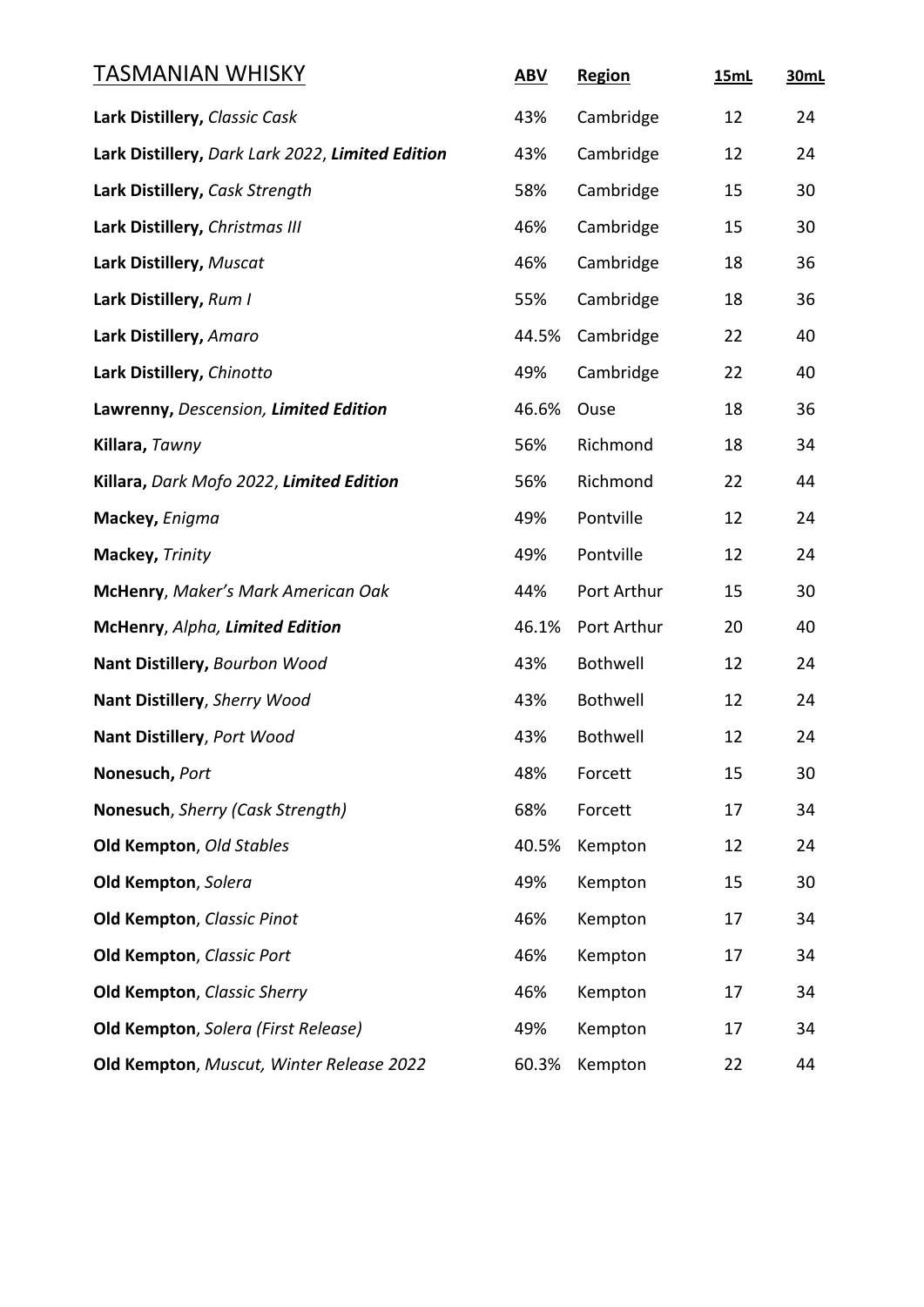| TASMANIAN WHISKY                                                | <b>ABV</b> | Region     | <b>15mL</b> | 30mL |
|-----------------------------------------------------------------|------------|------------|-------------|------|
| <b>Overeem, Sherry Cask</b>                                     | 43%        | Cambridge  | 12          | 24   |
| <b>Overeem, Port Cask</b>                                       | 43%        | Cambridge  | 12          | 24   |
| <b>Overeem, 'Man of Promise' Port Cask, Limited Edition</b> 50% |            | Cambridge  | 23          | 36   |
| <b>Overeem, Spotty Dog Stout Cask, Limited Edition</b>          | 61.2%      | Cambridge  | 25          | 50   |
| Overeem, 12yo Bourbon Cask, Limited Edition                     | 46%        | Cambridge  | 30          | 60   |
| <b>Overeem, Dome Argus, Antarctic Edition</b>                   | 60%        | Cambridge  | 35          | 70   |
| Remnant, Black Spot, Sherry                                     | 45%        | Kempton    | 12          | 24   |
| Remnant, Black Spot, Bourbon/ Sherry                            | 45.2%      | Kempton    | 12          | 24   |
| Remnant, Fly By Night                                           | 45%        | Kempton    | 14          | 28   |
| Remnant, Scoundrel                                              | 44%        | Kempton    | 14          | 28   |
| Sandy Gray, French Oak                                          | 46%        | Spreyton   | 17          | 34   |
| Shene, Solera                                                   | 49%        | Pontville  | 12          | 24   |
| Shene, Cognac                                                   | 49%        | Pontville  | 12          | 24   |
| Shene, Elixer                                                   | 49%        | Pontville  | 12          | 24   |
| <b>Spring Bay, Bourbon Barrel</b>                               | 46%        | East Coast | 13          | 26   |
| Spring Bay, Apera Cask                                          | 46%        | East Coast | 13          | 26   |
| <b>Sullivans Cove, Double Cask</b>                              | 46.9%      | Cambridge  | 18          | 36   |
| Sullivans Cove, American Oak / Second Fill                      | 47.6%      | Cambridge  | 25          | 50   |
| <b>Sullivans Cove, American Oak Ex-Tawny</b>                    | 47.6%      | Cambridge  | 25          | 50   |
| Sullivans Cove, DARK MOFO Release 2018                          | 55.9%      | Cambridge  | 40          | 80   |
| Sullivans Cove, Special Cask #13 French Oak Apera               | 55.9%      | Cambridge  | 50          | 100  |
| Spirit Thief, American Oak / Shiraz Cask                        | 48.3%      | Plenty     | 15          | 30   |
| Spirit Thief, Tempranillo/ French Oak                           | 48.3%      | Plenty     | 15          | 30   |
| Taylor and Smith, Sherry Cask                                   | 52.2       | Moonah     | 13          | 26   |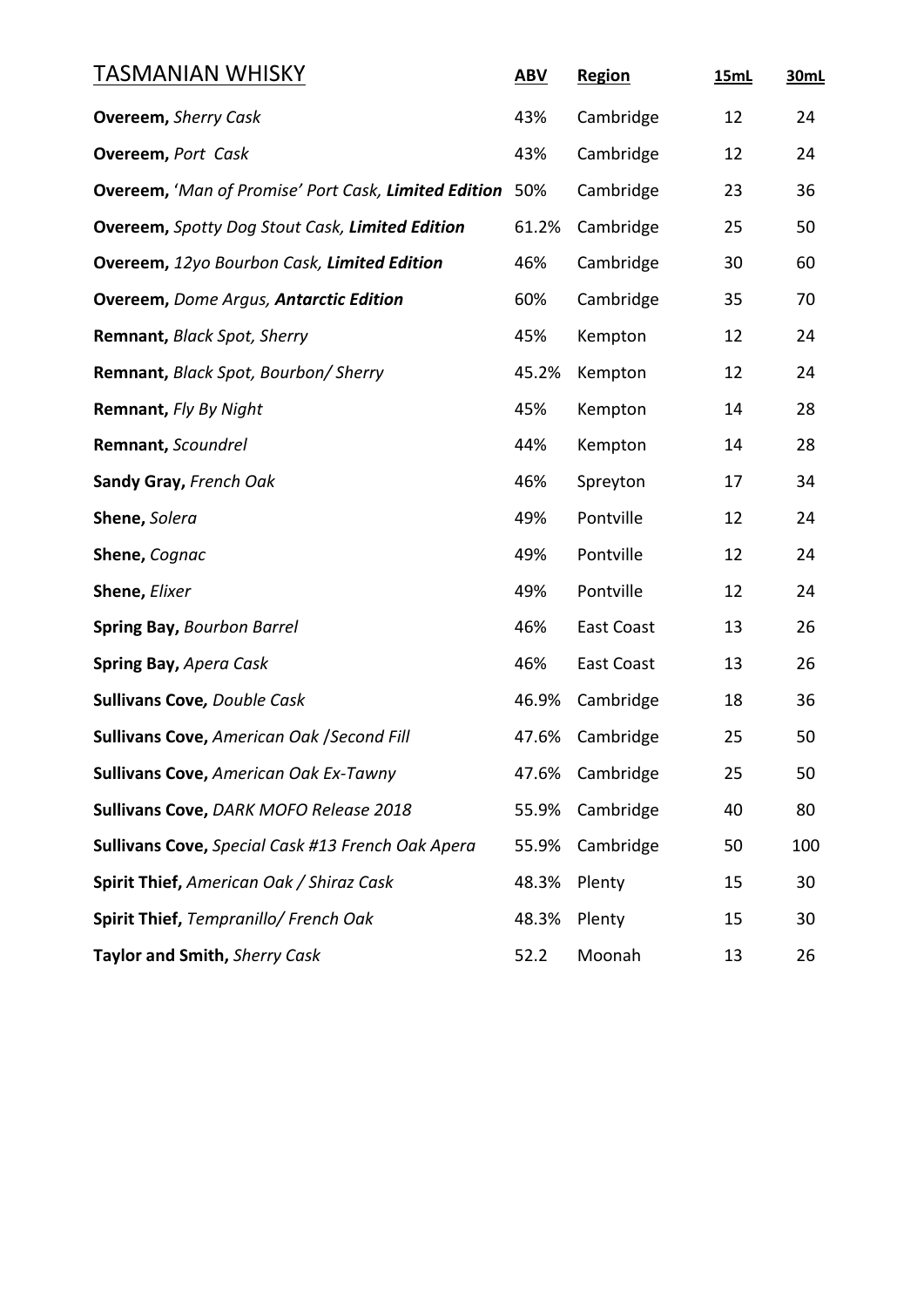| <b>SCOTTISH WHISKY</b>                            | <b>ABV</b> | Region       | <b>15mL</b>                  | 30mL |
|---------------------------------------------------|------------|--------------|------------------------------|------|
| Ardbeg, 10yo                                      | 46%        | Islay        |                              | 15   |
| Ardbeg, Ardcore, Limited Edition                  | 46%        | Islay        | 18                           | 36   |
| Ardbeg, Corryvreckon                              | 57.1%      | Islay        | 12                           | 24   |
| Bowmore, 12yo                                     | 40%        | Islay        | $\overline{\phantom{0}}$     | 12   |
| Bowmore, 18yo                                     | 43%        | Islay        | 13                           | 26   |
| Bruichladdich, Classic Laddie                     | 50%        | Islay        | $\overline{\phantom{0}}$     | 15   |
| <b>Bruichladdich</b> , Black Arts                 | 48.4%      | Islay        | 33                           | 66   |
| Bruichladdich, Port Charlotte 12yo Heavily Peated | 58.7%      | Islay        | 12                           | 24   |
| Bruichladdich, Octomore 10.1                      | 59.8%      | Islay        | 18                           | 36   |
| Bruichladdich, Octomore 12.1                      | 59.9%      | Islay        | 18                           | 36   |
| Caol Ila, 12 yo                                   | 43%        | Islay        | $\qquad \qquad \blacksquare$ | 15   |
| Caol Ila, 25 yo                                   | 43%        | Islay        | 25                           | 50   |
| Kilchoman, Machir Bay                             | 46%        | Islay        | $\qquad \qquad \blacksquare$ | 15   |
| Kilchoman, Sanaig                                 | 46%        | Islay        | $\overline{\phantom{0}}$     | 15   |
| Kilchoman, Loch Gorm                              | 56.4%      | Islay        | 10                           | 18   |
| Kilchoman, Rum Cask                               | 56.2%      | Islay        | 11                           | 22   |
| Lagavulin, 16 yo                                  | 43%        | Islay        | $\blacksquare$               | 18   |
| Laphroaig, 10 yo                                  | 40%        | Islay        |                              | 14   |
| Laphroaig, LORE Richest of the Rich               | 48%        | Islay        | 15                           | 30   |
| Talisker, 10 yo                                   | 45.8%      | Isle of Skye | -                            | 14   |
| Talisker, GOT House Greyjoy, Limited Edition      | 45.8%      | Isle of Skye | 11                           | 22   |
| Oban, 14yo                                        | 43%        | Highland     |                              | 16   |
| Oban, Distiller's Edition                         | 43%        | Highland     | $\qquad \qquad \blacksquare$ | 16   |
| Glendronach, 12yo Original                        | 46%        | Highland     | $\qquad \qquad -$            | 15   |
| Glendronach, 15yo Revival                         | 46%        | Highland     |                              | 16   |
| Glenmorangie, 12yo Nector D'Or, Sauternes Cask    | 46%        | Highland     |                              | 16   |
| Glenmorangie, 14yo Quinta Ruban, Port Cask        | 46%        | Highland     | $\qquad \qquad \blacksquare$ | 16   |
| Glenmorangie, 18yo Extremely Rare                 | 46%        | Highland     | 13                           | 26   |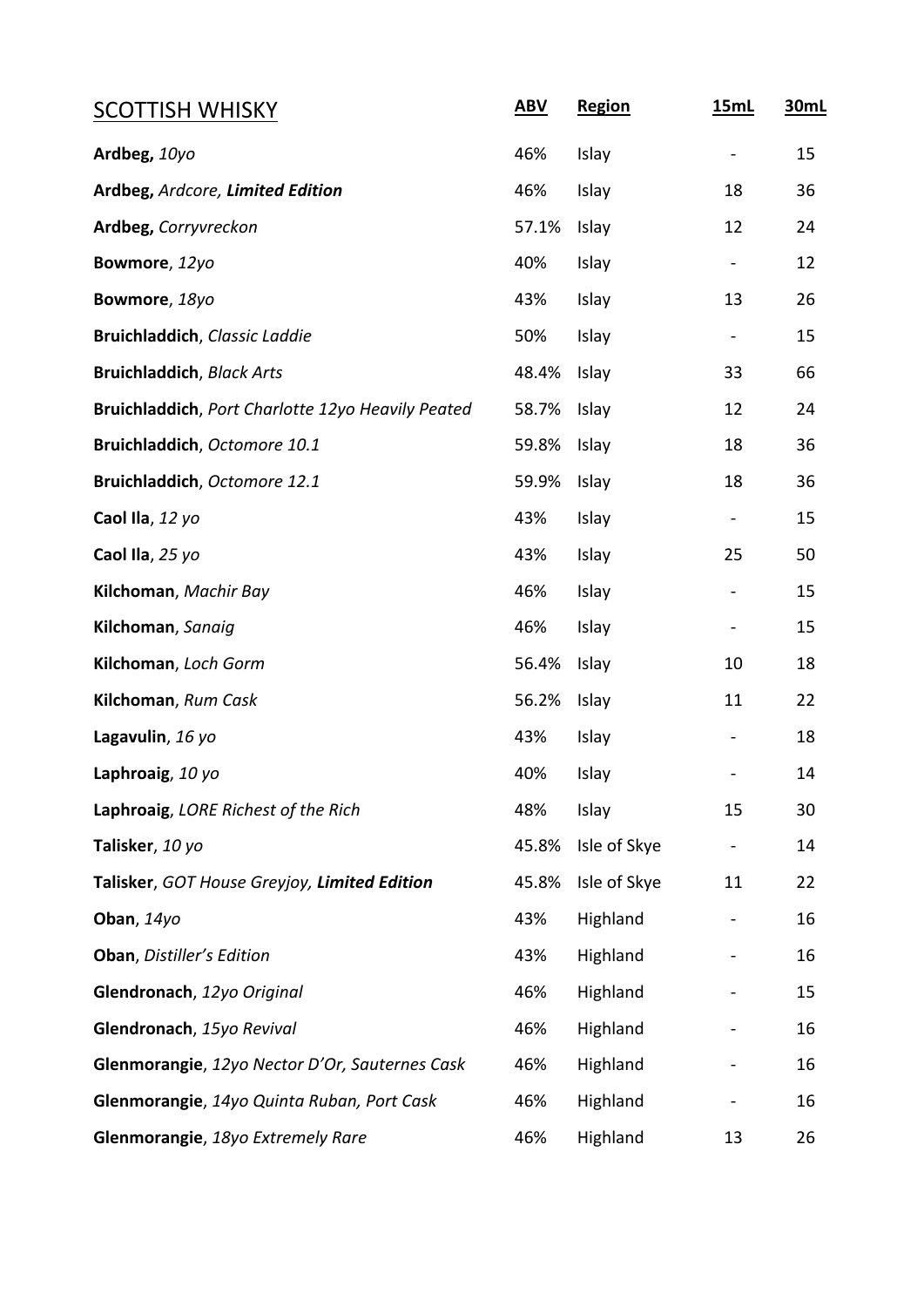| <b>SCOTTISH WHISKY</b>                           | <b>ABV</b> | <b>Region</b> | <b>15mL</b> | 30mL |
|--------------------------------------------------|------------|---------------|-------------|------|
| <b>Aberlour</b> , Triple Cask                    | 59.2%      | Speyside      |             | 14   |
| Aberlour, A'bunadh Original Cask Strength        | 59.2%      | Speyside      |             | 16   |
| Balvenie, 12 yo Double Wood                      | 40%        | Speyside      |             | 14   |
| Balvenie, 21 yo Portwood                         | 40%        | Speyside      | 15          | 30   |
| Balvenie, TUN 1509                               | 51.7%      | Speyside      | 25          | 50   |
| Benromach, 10yo Sherry                           | 43%        | Speyside      |             | 12   |
| Benromach, 15yo Shery                            | 43%        | Speyside      |             | 16   |
| Glenfiddich, 12yo                                | 40%        | Speyside      |             | 12   |
| Glenfiddich, 15yo                                | 40%        | Speyside      |             | 16   |
| Glenfiddich, 21yo Rum Cask                       | 40%        | Speyside      | 15          | 30   |
| <b>Tomatin, 12yo Bourbon/ Sherry</b>             | 43%        | Highland      |             | 14   |
| Tomatin, 14yo Port                               | 46%        | Highland      |             | 16   |
| Tomatin, 18yo Oloroso                            | 46%        | Highland      | 10          | 20   |
| Kininvie, 17yo - 1996                            | 42.6%      | Speyside      | 18          | 36   |
| Mortlach, 15yo GOT Six Kingdoms, Limited Edition | 46%        | Dufftown      | 13          | 26   |

| <b>ABV</b> | Country | 15mL                     | 30mL |
|------------|---------|--------------------------|------|
| 40%        | Ireland |                          | 10   |
| 43%        | Ireland | $\overline{\phantom{a}}$ | 18   |
| 46%        | Ireland | $\overline{\phantom{a}}$ | 14   |
| 44%        | Ireland |                          | 12   |
|            |         |                          |      |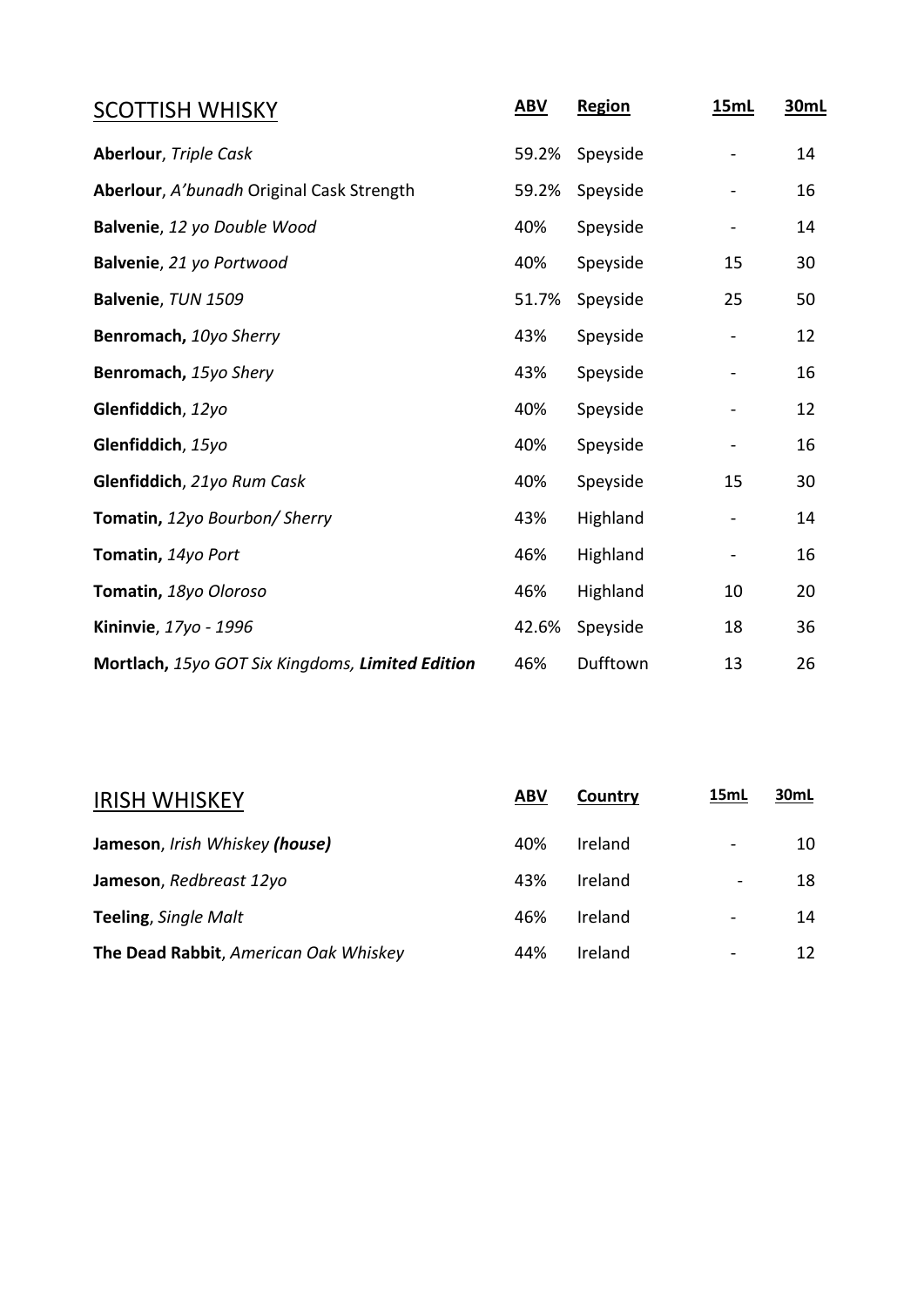| <b>NEW WORLD WHISKY</b>                       | <b>ABV</b> | Country   | <b>15mL</b> | 30mL |
|-----------------------------------------------|------------|-----------|-------------|------|
| Limeburners, Port Cask                        | 43%        | Australia | 9           | 18   |
| Limeburners, Sherry Cask                      | 43%        | Australia | 9           | 18   |
| Rare Cask Society, The Tyger, Limited Edition | 66%        | Australia | 25          | 50   |
| <b>Starward</b> , Nova Wine Cask              | 41%        | Australia |             | 15   |
| <b>Starward, Fortis American Oak</b>          | 41%        | Australia |             | 15   |
| Hakushu, Distiller's Reserve                  | 43%        | Japan     |             | 18   |
| Hakushu, 12yo                                 | 43%        | Japan     | 22          | 44   |
| Hibiki, Harmony                               | 43%        | Japan     | 14          | 28   |
| Yamazaki, Distiller's Reserve                 | 43%        | Japan     | 9           | 18   |
| Yamazaki, 12yo                                | 43%        | Japan     | 22          | 44   |
| Matsui, Mizunara Cask                         | 48%        | Japan     | 13          | 26   |
| Matsui, The Peated                            | 48%        | Japan     | 13          | 26   |
| Nikka, Taketsuru                              | 43%        | Japan     |             | 15   |
| Togoushi, Premium Blended                     | 40%        | Japan     |             | 15   |
| Togoushi, Sake Cask Finish                    | 40%        | Japan     |             | 20   |
| Togoushi, 15yo                                | 43%        | Japan     | 14          | 28   |
| Kavalan, Distillery Select No.1               | 43%        | Taiwan    |             | 15   |
| Kavalan, Solist Bourbon Cask                  | 59.4%      | Taiwan    | 13          | 26   |
| Kavalan, Solist Oloroso Cask                  | 59.4%      | Taiwan    | 13          | 36   |
| Amrut, Fusion                                 | 50%        | India     |             | 14   |